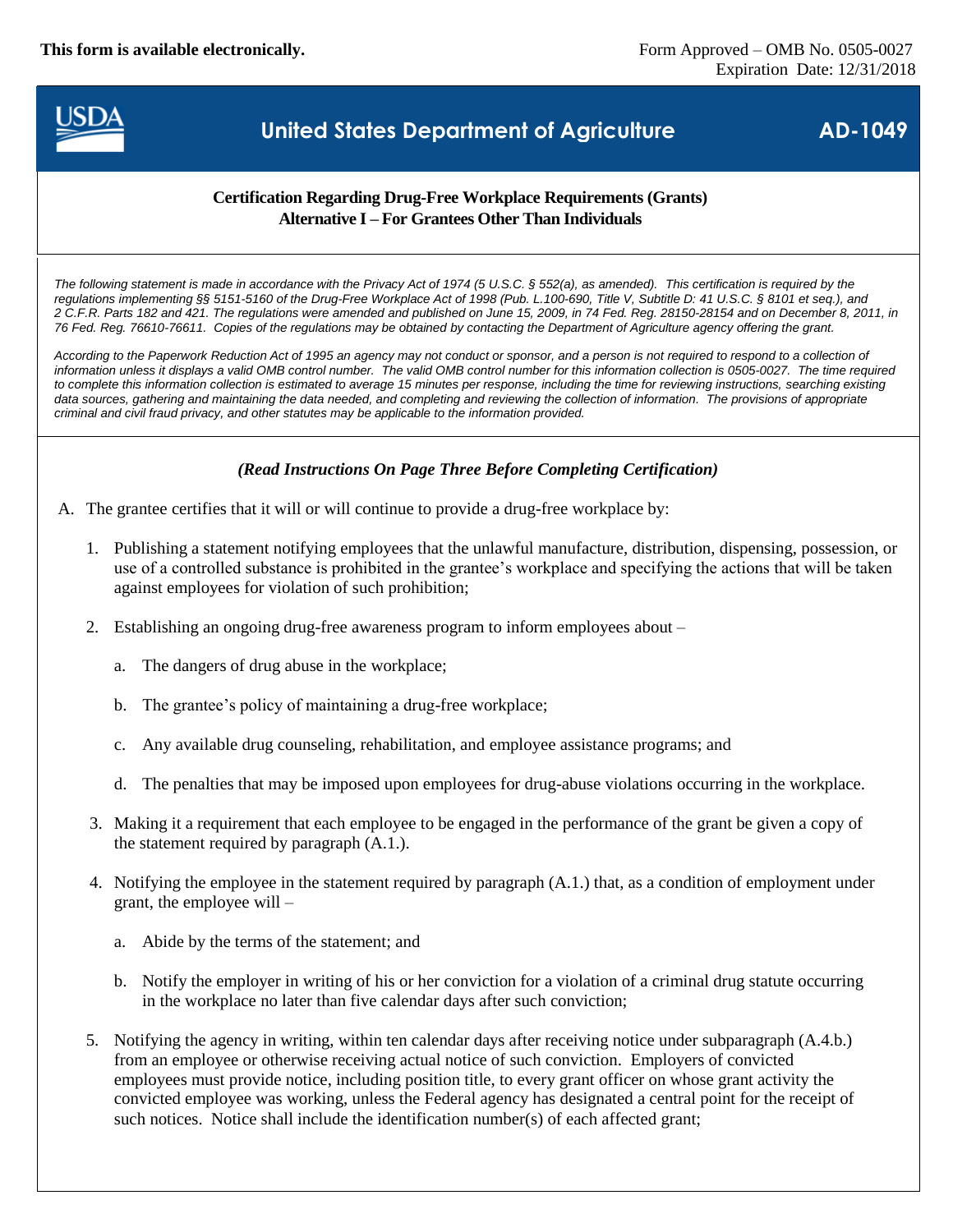- 6. Taking one of the following actions, within 30 calendar days of receiving notice under subparagraph (A.4.b.), with respect to any employee who is so convicted –
	- a. Taking appropriate personnel action against such an employee, up to and including termination, consistent with the requirements of the Rehabilitation Act of 1973, as amended; or
	- b. Requiring such employee to participate satisfactorily in a drug abuse assistance or rehabilitation program approved for such purposes by a Federal, State, or, local health, law enforcement, or other appropriate agency;
- 7. Making a good faith effort to continue to maintain a drug-free workplace through implementation of paragraphs (A.1. through A.6.).
- B. The grantee may insert in the space provided below the site(s) for the performance of work done in connection with the specific grant:

| PLACE OF PERFORMANCE (Street Address, City, County, State, Zip Code)    |                                 |
|-------------------------------------------------------------------------|---------------------------------|
| Check [ ] if there are workplaces on file that are not identified here. |                                 |
| ORGANIZATION NAME                                                       | PR/AWARD NUMBER OR PROJECT NAME |
| NAME(S) AND TITLE(S) OF AUTHORIZED REPRESENTATIVE(S)                    |                                 |
| SIGNATURE(S)                                                            | <b>DATE</b>                     |

The U.S. Department of Agriculture (USDA) prohibits discrimination in all of its programs and activities on the basis of race, color, national origin, age, disability, and where applicable, sex, marital status, familial status, parental status, religion, sexual orientation, political beliefs, genetic information, reprisal, or because all or part of an individual's income is derived *from any public assistance program. (Not all prohibited bases apply to all programs). Persons with disabilities who require alternative means for communication of program information (Braille, large print, audiotape, etc.) should contact USDA's TARGET Center at (202) 720-2600 (voice and TDD). To file a complaint of discrimination, write to USDA, Assistant Secretary for Civil Rights, Office of the Assistant Secretary for Civil Rights, 1400 Independence Avenue, S.W., Stop 9410, Washington, DC 20250-9410, or call toll-free at (866) 632-9992 (English) or (800) 877-8339 (TDD) or (866) 377-8642 (English Federal-relay) or (800) 845-6136 (Spanish Federal-relay). USDA is an equal opportunity provider and employer.*